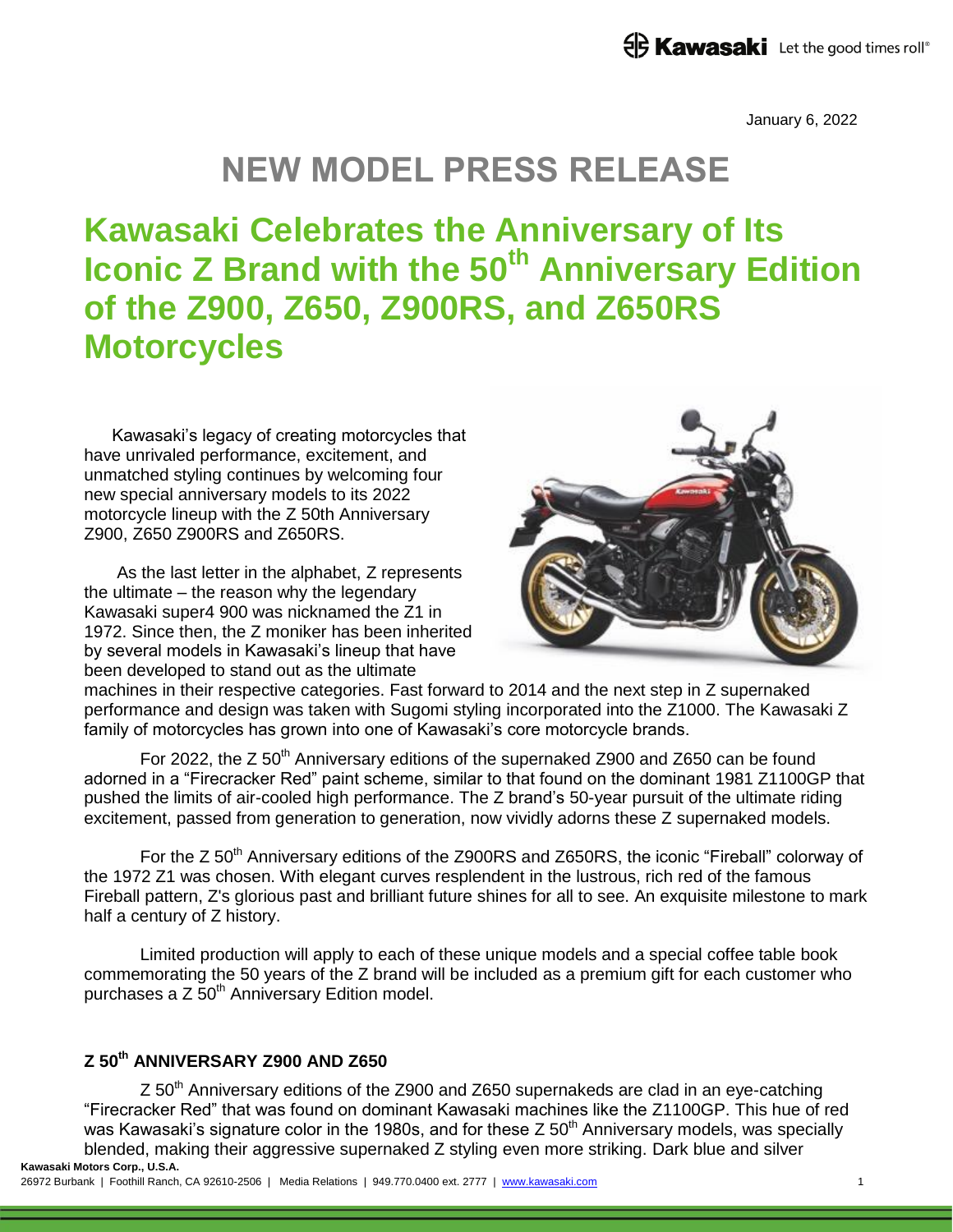

highlights throughout complement the vivid red color and a gloss black frame contrasts the bright coloring. The Z emblem and Kawasaki logo are finished in gold and a commemorative Z  $50<sup>th</sup>$ Anniversary logo has been added to the front fender, further distinguishing these models from their standard counterparts. The red wheels feature silver pinstripes, adding to the head turning styling and special seat that has a texture distinct from the standard model. Gold outer fork tubes can also be found on the  $Z 50<sup>th</sup>$  Anniversary Z900, providing a high-class touch.

The  $Z$  50<sup>th</sup> Anniversary Z900 naked sportbike is equipped with a variety of advanced features and epitomizes Kawasaki's belief of what the ideal supernaked should be. At 948cc with an ultralightweight chassis, every ride is met with exceptional power, responsiveness, and excitement. The Z900 features a 948cc liquid-cooled, in-line four-cylinder engine, fine-tuned front and rear suspension settings, Sugomi™-inspired Z styling, Kawasaki Traction Control (KTRC), Power Mode and Integrated Riding Modes selection, Smartphone Connectivity via RIDEOLOGY THE APP, TFT Color Instrumentation, LED headlamp, position lamp & license plate lamp, and Dunlop Sportmax Roadsport 2 Tires. The Z900 50th Anniversary is available with an MSRP of \$9,499.

The Z  $50<sup>th</sup>$  Anniversary Z650 supernaked boasts the ideal blend of sporty performance and everyday versatility. Featuring a strong 649cc engine, the Z650 naked sportbike is a compact middleweight without equal. The Z650 parallel-twin engine is paired with a lightweight trellis frame, Sugomi™-inspired Z styling, LED Headlights, TFT color instrumentation, Smartphone Connectivity via RIDEOLOGY THE APP, Dunlop Sportmax Roadsport 2 tires, and increased passenger comfort. The Z650 50th Anniversary is available with an MSRP of \$8,299.



### **Z 50th ANNIVERSARY Z900RS AND Z650RS**

Reigniting the classic style of the original Z1 900 motorcycle, the Kawasaki Z  $50<sup>th</sup>$  Anniversary Z900RS and Z650RS retro-sport motorcycles feature a "Fireball" colorway that honors the legendary Z1 and pursues the quality suitable for a 50-year milestone. A special painting process was developed specifically for these  $Z$  50<sup>th</sup> anniversary models, which includes the candy colors being applied in layers using a special technique that brings out a deep, glossy texture to enhance the inherent beauty of these retro-sport models. The frame is finished in gloss black to complement the rich coloring, and gold colored wheels add to the old school retro styling. Additional special features found on these models include "Double Overhead Camshaft" side cover emblems like that found on the original Z1, a commemorative Z 50<sup>th</sup> Anniversary tank logo, revised seat material with a distinct texture and special color stitching, and a chrome grab bar.

Adding to the  $Z$  50<sup>th</sup> Anniversary Z900RS' design are timeless design elements with minimal bodywork and no fairing for a pure retro-style look. The 2022 Z900RS features a 948cc liquid-cooled, in-line four-cylinder engine, Assist & Slipper clutch, horizontal back-link rear suspension, authentic retro